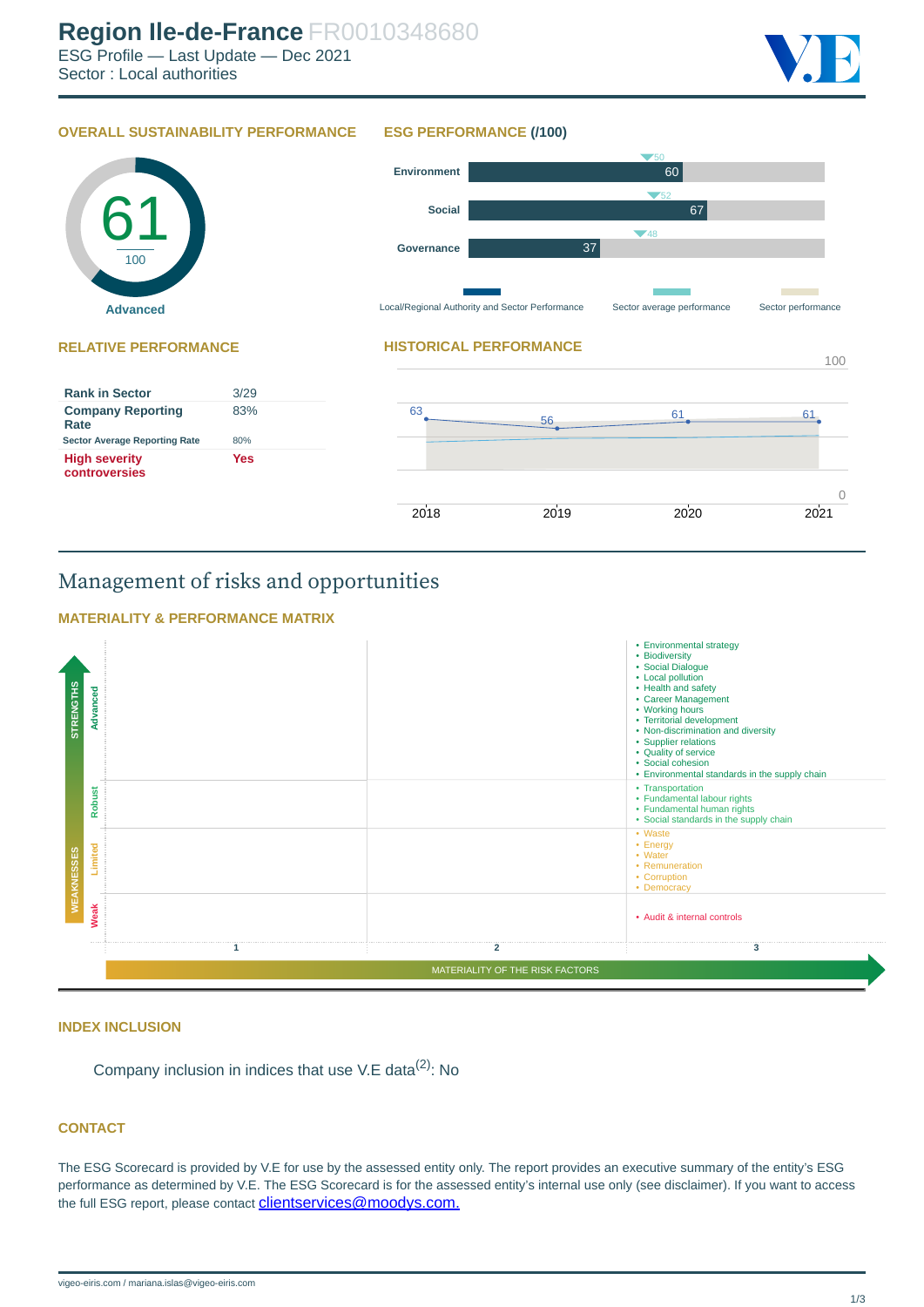

# Carbon Footprint and Energy Transition\*

"The Carbon Footprint & Energy Transition research provides an assessment of a local /<br>regional authority's carbon footprint combined with the strategy to manage risks and<br>opportunities related to the transition to a low c

| <b>CARBON FOOTPRINT</b> |  |  |   |  |
|-------------------------|--|--|---|--|
| $\Delta$                |  |  | D |  |

| <b>SCALE</b> | <b>EMISSIONS (T CO2 EQ)</b>      | <b>CATEGORIES</b> |
|--------------|----------------------------------|-------------------|
| А            | $<$ 15 000 000                   | Moderate          |
| R            | $>=$ 15 000 000 and < 30 000 000 | Significant       |
| C            | >=30 000 000 and <100 000 000    | High              |
| D            | $>=100000000$                    | Intense           |
|              |                                  |                   |

| <b>ENERGY TRANSITION SCORE</b> | <b>CATEGORIES</b> |
|--------------------------------|-------------------|
| 60-100                         | Advanced          |
| 50-59                          | Robust            |
| $30 - 49$                      | Limited           |
| $0 - 29$                       | Weak              |

**ENERGY TRANSITION SCORE**

**High**

▲